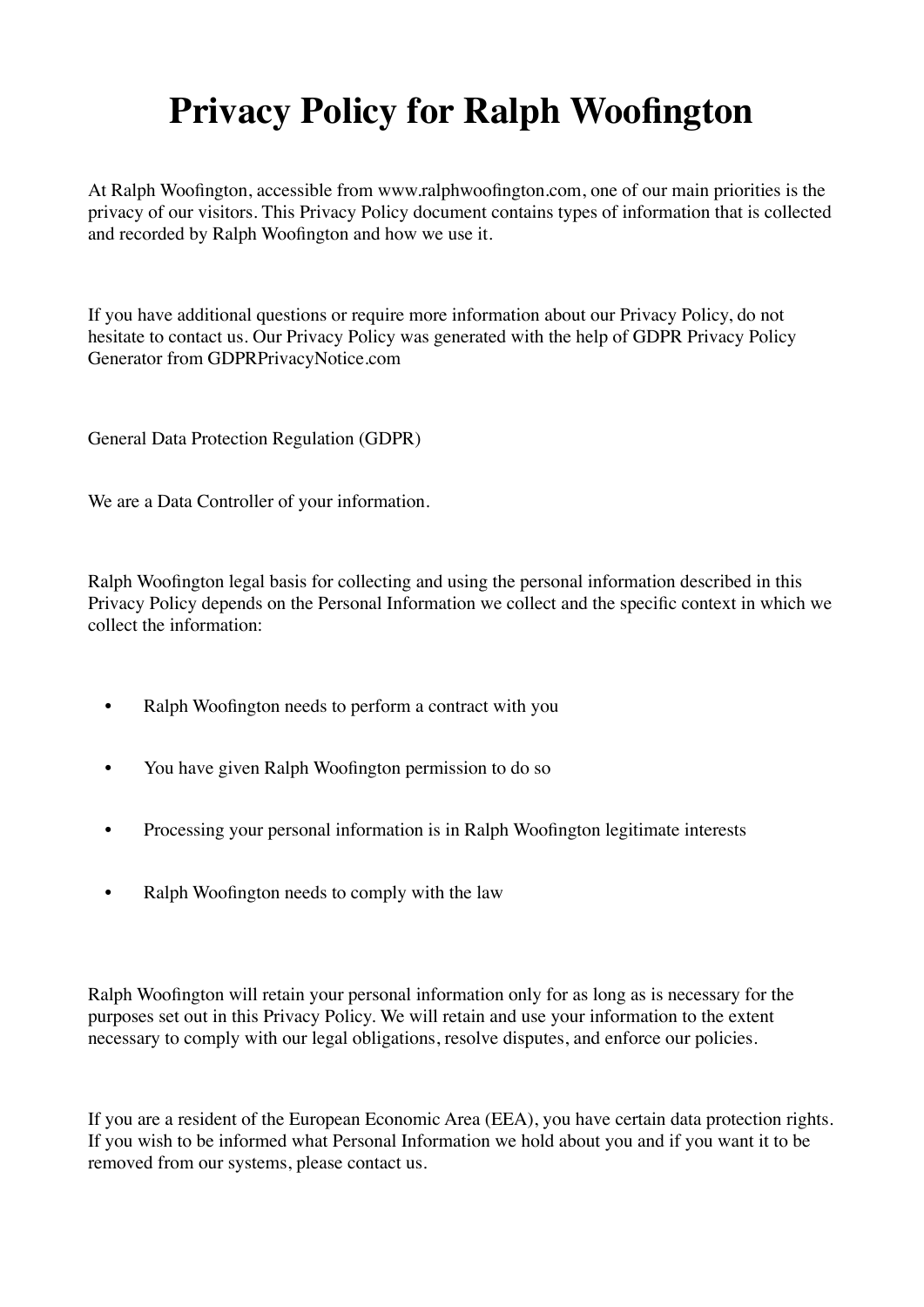In certain circumstances, you have the following data protection rights:

- The right to access, update or to delete the information we have on you.
- The right of rectification.
- The right to object.
- The right of restriction.
- The right to data portability
- The right to withdraw consent

## Log Files

Ralph Woofington follows a standard procedure of using log files. These files log visitors when they visit websites. All hosting companies do this and a part of hosting services' analytics. The information collected by log files include internet protocol (IP) addresses, browser type, Internet Service Provider (ISP), date and time stamp, referring/exit pages, and possibly the number of clicks. These are not linked to any information that is personally identifiable. The purpose of the information is for analyzing trends, administering the site, tracking users' movement on the website, and gathering demographic information.

Cookies and Web Beacons

Like any other website, Ralph Woofington uses 'cookies'. These cookies are used to store information including visitors' preferences, and the pages on the website that the visitor accessed or visited. The information is used to optimize the users' experience by customizing our web page content based on visitors' browser type and/or other information.

For more general information on cookies, please read "What Are Cookies".

Privacy Policies

You may consult this list to find the Privacy Policy for each of the advertising partners of Ralph Woofington.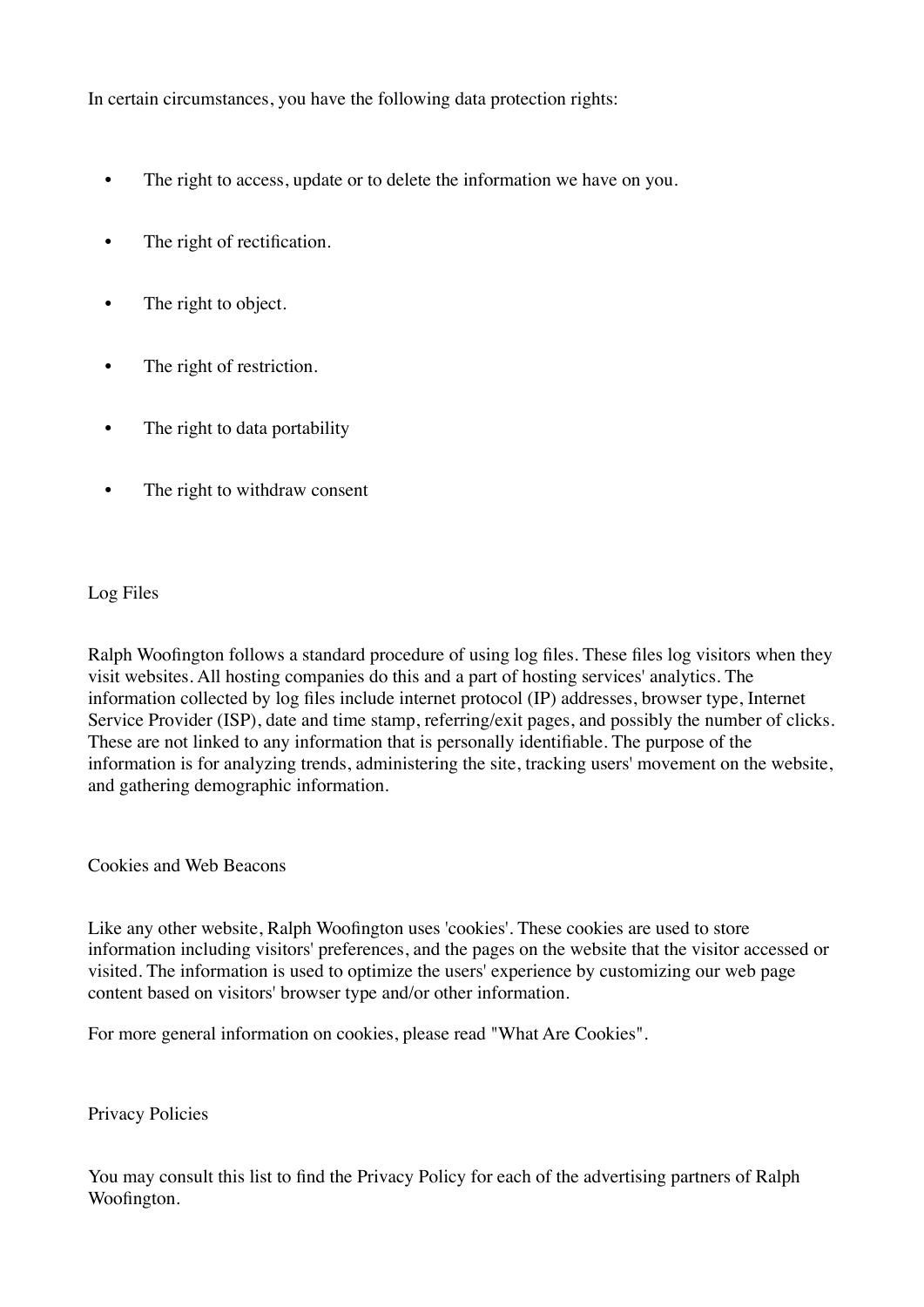Third-party ad servers or ad networks uses technologies like cookies, JavaScript, or Web Beacons that are used in their respective advertisements and links that appear on Ralph Woofington, which are sent directly to users' browser. They automatically receive your IP address when this occurs. These technologies are used to measure the effectiveness of their advertising campaigns and/or to personalize the advertising content that you see on websites that you visit.

Note that Ralph Woofington has no access to or control over these cookies that are used by thirdparty advertisers.

Third Party Privacy Policies

Ralph Woofington's Privacy Policy does not apply to other advertisers or websites. Thus, we are advising you to consult the respective Privacy Policies of these third-party ad servers for more detailed information. It may include their practices and instructions about how to opt-out of certain options.

You can choose to disable cookies through your individual browser options. To know more detailed information about cookie management with specific web browsers, it can be found at the browsers' respective websites.

Children's Information

Another part of our priority is adding protection for children while using the internet. We encourage parents and guardians to observe, participate in, and/or monitor and guide their online activity.

Ralph Woofington does not knowingly collect any Personal Identifiable Information from children under the age of 13. If you think that your child provided this kind of information on our website, we strongly encourage you to contact us immediately and we will do our best efforts to promptly remove such information from our records.

Online Privacy Policy Only

Our Privacy Policy applies only to our online activities and is valid for visitors to our website with regards to the information that they shared and/or collect in Ralph Woofington. This policy is not applicable to any information collected offline or via channels other than this website.

Consent